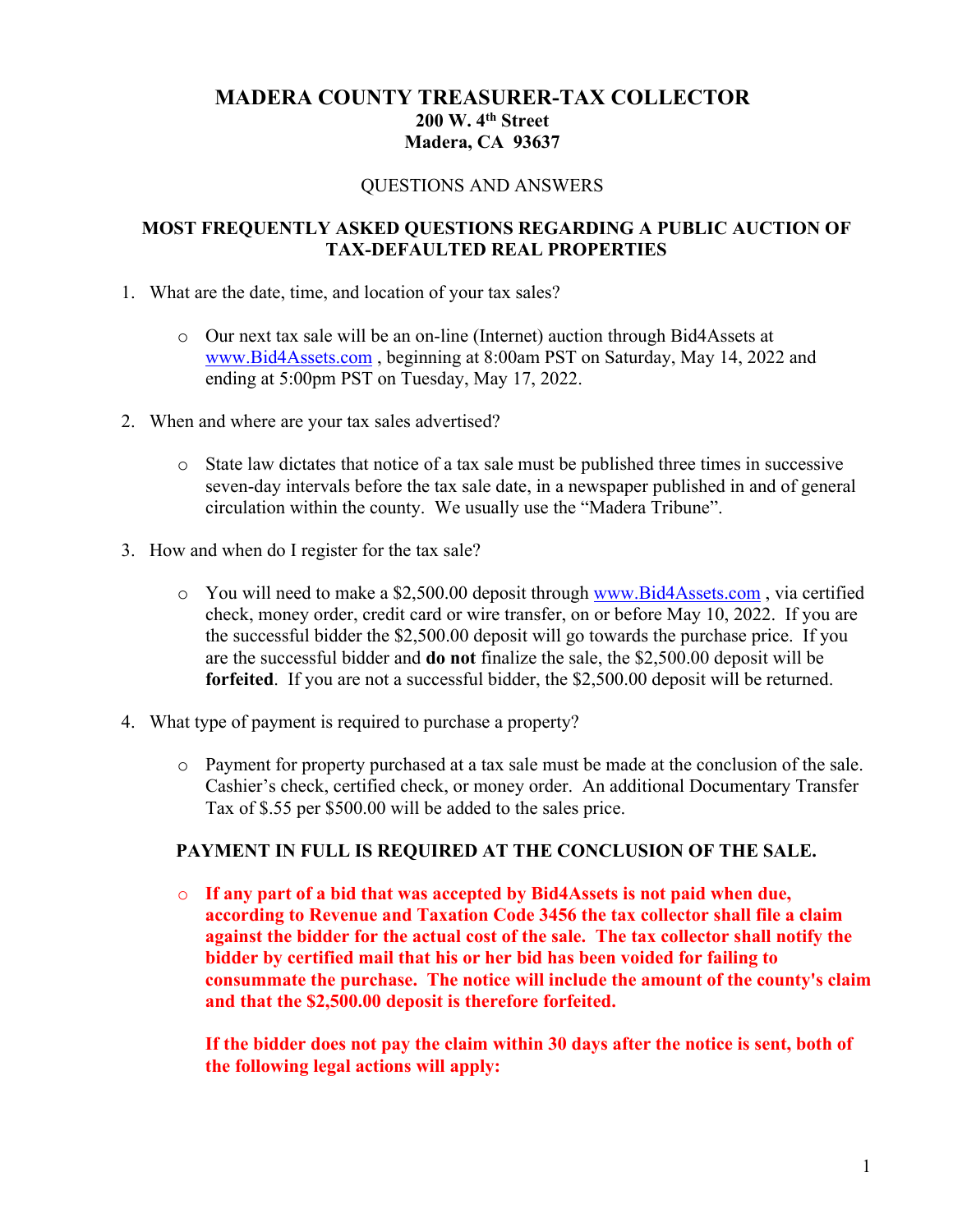**(1) The county may utilize any means authorized by law to collect the claim, including, but not limited to, transferring the amount of the claim to the unsecured roll, and** 

**(2) The tax collector may prohibit the bidder from bidding on all future sales for not less than five years.**

- 5. What type of bidding process will be used?
	- $\circ$  The sale will be by open bid, available on-line  $\omega$  www.Bid4Assets.com
- 6. Does the County offer a financing program?

o **NO**

- 7. What type of ownership document is issued at the time of the sale?
	- o Successful bidders will be asked to complete a deed information form showing how they want the title to the property to be held (vesting). **The Deed Information form will be provided to the winning bidders and must be completed within 48 hours following the close of the auction.** The county Recorder will mail the original deed to the purchaser after recording, usually within four to six weeks. This deed conveys all right, title and interest to the property in accordance with the provisions of Revenue and Taxation Code section 3712.
- 8. How soon can I take possession of a property after my purchase at the tax sale?
	- o You should consult an attorney. Generally, the successful bidder may take possession of a property after the tax deed to purchase has been recorded.
- 9. What happens to properties that do not sell at the auction, can they be purchased directly from the county?
	- o No. Properties not sold at the tax sale may be reoffered again at a future tax sale or reoffered within 90 days after tax sale closing date.
- 10. Can I obtain a property available at the tax sale by paying the delinquent taxes thereon prior to the tax sale date?
	- o No. Legal title to a tax-defaulted property subject to the Tax Collector's power to sell can be obtained only by becoming the successful bidder at the county tax sale. Paying taxes on such property will only cause redemption to the assessed owner.
- 11. How do I find or see a property I'd like to bid on at the tax sale?
	- o While we try to give all possible assistance in helping prospective purchasers to pinpoint a property location, vacant land (which accounts for most property offered at our tax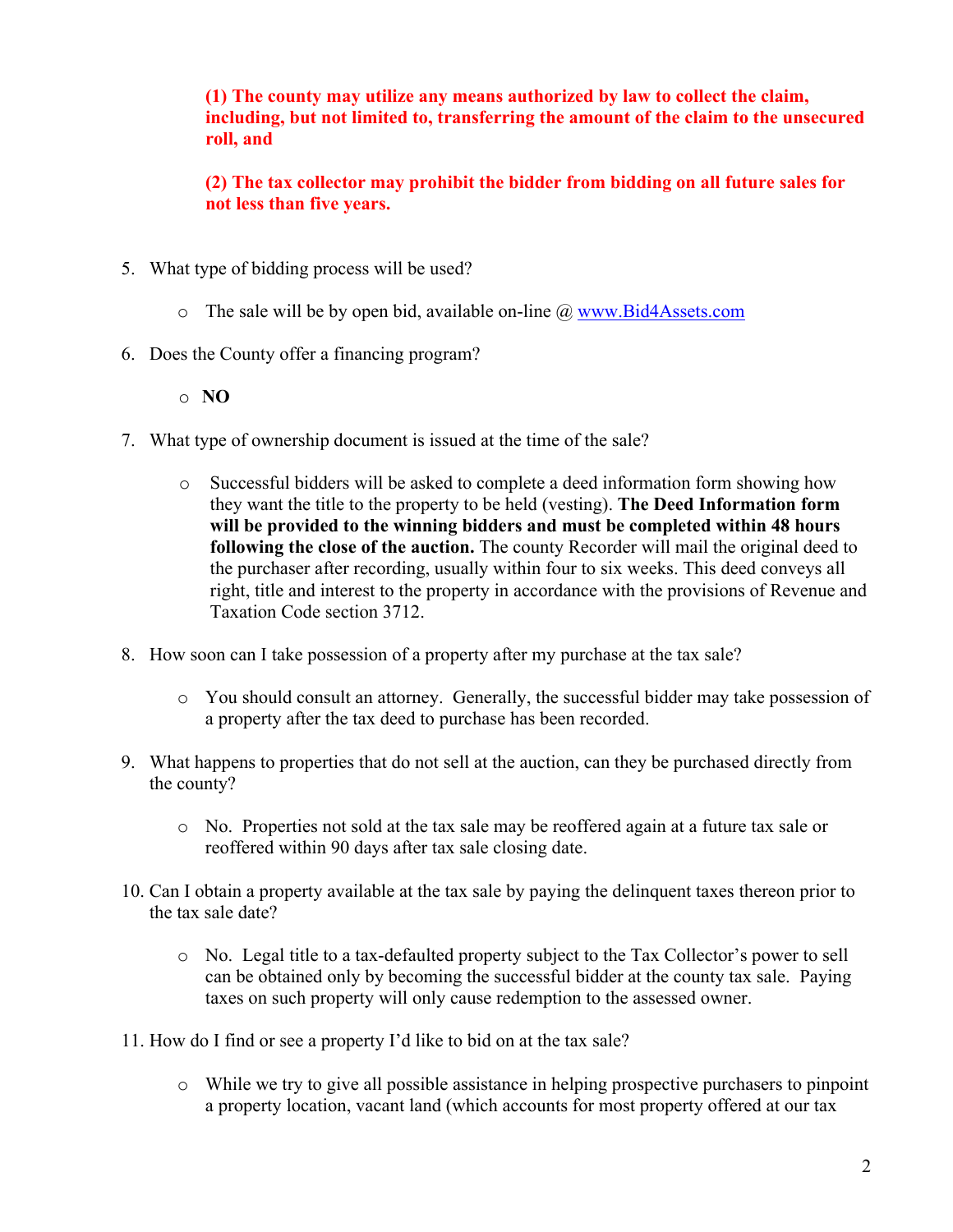sale) usually has no address. Its approximate geographic location can be determined through the use of the County Assessor's plat maps and perhaps, a map book. Exact boundary lines of a property can be determined only by a survey of the property initiated at the purchaser's expense. We strongly recommend that you look at a property before purchasing it.

- 12. Do liens or encumbrances on a tax-defaulted property transfer to the new owner after purchase of the property at tax sale?
	- o **Section 3712 of the California Revenue and Taxation Code states: "The deed conveys title to purchaser free of all encumbrances of any kind existing before the sale, except:**
		- **Any lien for installments of taxes and special assessments, which installments will become payable upon the secured roll after the time of the sale.**
		- **The lien for taxes or assessments or other rights of any taxing agency that does not consent to the sale under the chapter.**
		- Liens for special assessments levied upon the property conveyed which were, at the time of the sale under this chapter, not included in the amount necessary to redeem the tax-defaulted property, and, where a taxing agency which collects its own taxes has consented to the sale under this chapter, not included in the amount required to redeem from sale to the taxing agency.
		- **Easements constituting servitude upon or burdens to the property water rights, the record title to which is held separately from the title to the property and restrictions of record.**
		- Unaccepted, recorded, irrevocable offers of dedication of the property to the public entity for a public purpose, and recorded options of any taxing agency to purchase the property or any interest therein for a public purpose.
		- Unpaid assessments under the Improvement Bond Act of 1915 (Division 10 commencing with Section 8500-of the Streets and Highways being applied pursuant to Chapter 1.3 (commencing with Section 4671) of Part 8.
		- Any Federal Internal Revenue Service Liens that, pursuant to provisions of federal law, are not discharged by the sale, even though the tax collector has provided proper notice to the Internal Revenue Service before that date.
		- Unpaid special taxes under the Mello-Roos Community Facilities Act of 1982 that are not satisfied as a result of the sale proceeds being applied pursuant to Chapter 1.3 (commencing with Section 4671) of Part 8.

### **NOTE: A title search initiated at the prospective purchaser's expense should reveal any liens or encumbrances on a property in the tax sale.**